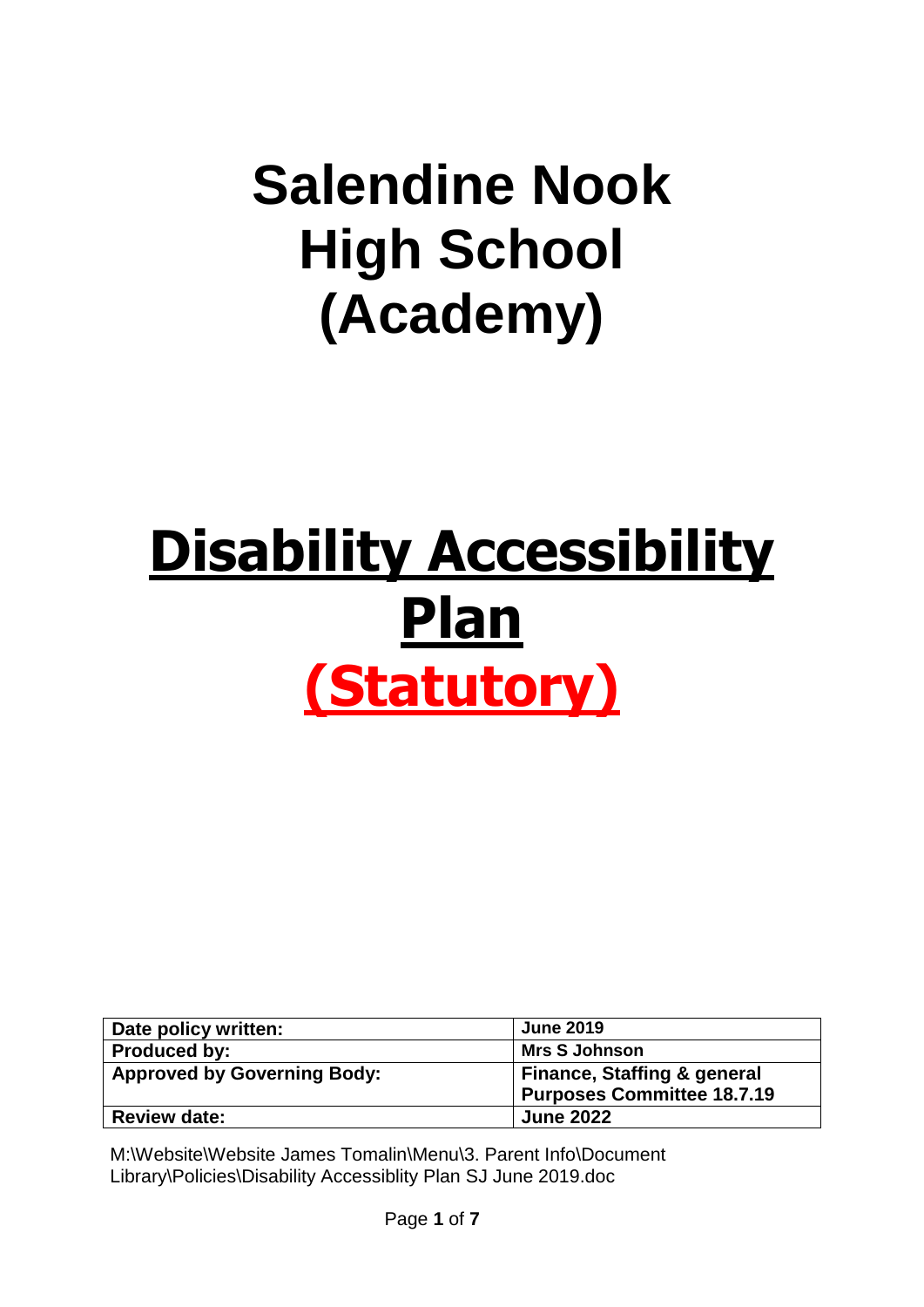#### **Salendine Nook High School**

#### **Disability Accessibility Plan**

#### **2019 - 2022**

#### **BACKGROUND AND INTRODUCTION**

Under the Equality Act 2010 schools should have an Accessibility Plan. The Equality Act 2010 replaced all existing legislation, including the Disability Discrimination Act. The effect of the law is the same as in the past, meaning that "schools cannot unlawfully discriminate against students because of sex, race, disability, religion or belief and sexual orientation".

The plan sets out the proposals of the school to ensure access to education for disabled students in the three areas required by the planning duties in the Equality Act:

- Increasing the extent to which disabled students can participate in the school curriculum (this includes teaching and learning and the wider curriculum of the school such as participation in after-school clubs, leisure and cultural activities or school visits.
- Improving the environment of the school to increase the extent to which disabled students can take advantage of education and associated services (this includes improvements to the physical environment of the school and physical aids to access education).
- Improving the delivery to disabled students of information which is provided in writing for students who are not disabled. This will include planning to make written information that is normally provided by schools to its students available to disabled students. Examples might include handouts, timetables, text books and information about school events. The information should take account of the students' disabilities and the preferred format of students and parents and be made available within a reasonable timeframe.

#### **School Ethos, Vision and Values**

Salendine Nook High School aims to treat all stakeholders, including students, prospective students, staff, governors and other members of the school community favourably and, wherever possible, takes reasonable steps to avoid placing anyone at a substantial disadvantage. The school aims to work closely with disabled students, their families and any relevant outside agencies in order to remove or minimise any potential barriers to learning, which puts them at a disadvantage, but allows them to learn, achieve and participate fully in school life. The school is active in promoting positive attitudes to disabled people in the school and in planning to increase access to education for all disabled students.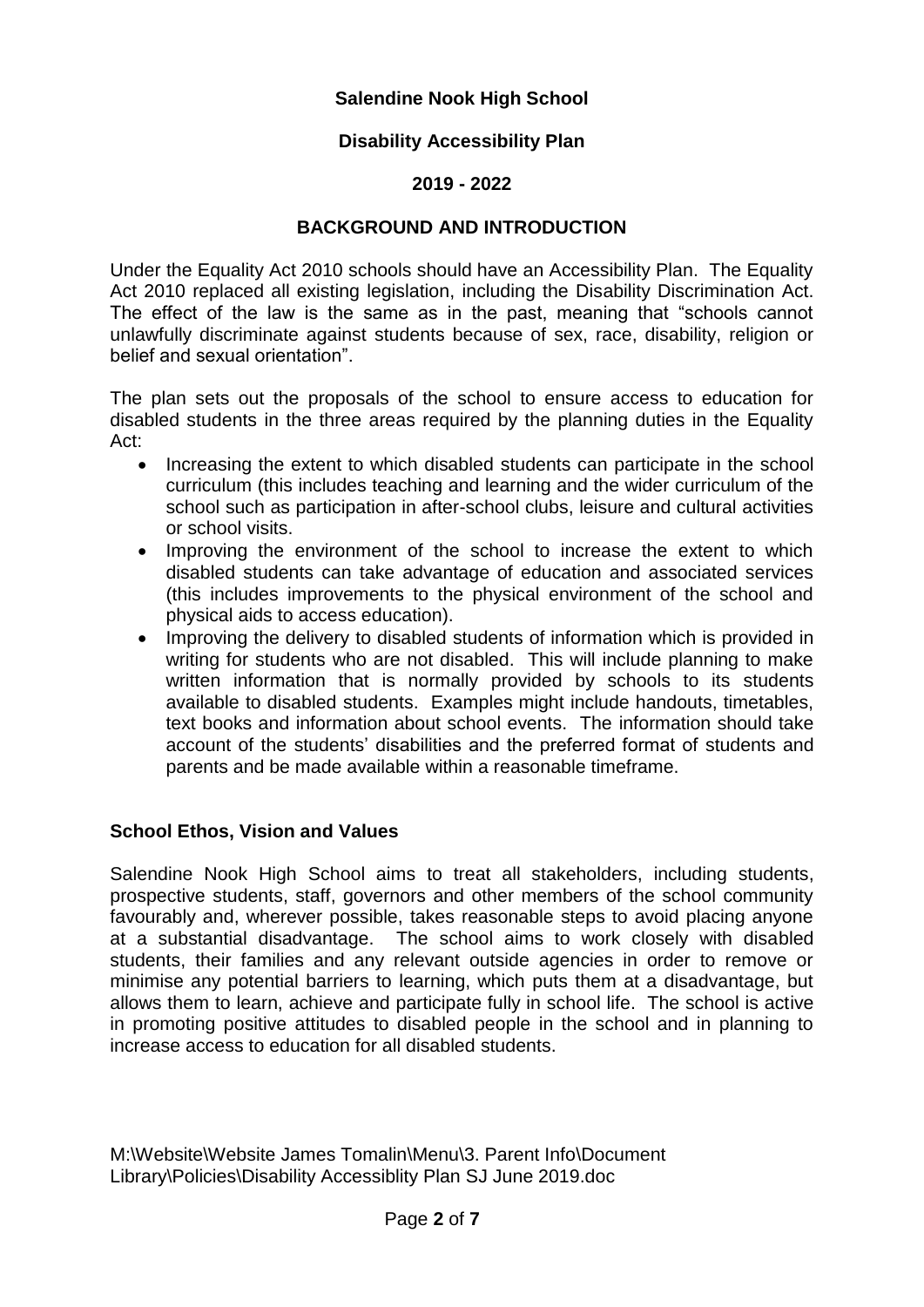## **Defining Disability**

Under the Equality Act 2010, a person is disabled if they have a physical or mental impairment that has a 'substantial' and 'long-term' negative effect on their ability to do normal daily activities. This definition includes a wide range of impairments including learning disabilities, dyslexia, diabetes, epilepsy, asthma, arthritis and cancer. These impairments sit within the definition of disability when they are in the context of 'substantial and long term'

#### **Monitoring**

This scheme will be assessed for impact in the following ways: -

- Analysis of achievement data
- Analysis of attendance
- Surveys of students and parents
- Formal and informal consultation with stakeholders (staff, students, parents/carers)
- Annual formal review of statemented students or those with EHCPs.
- Consultation with School Council

Annual reports/updates will be provided for Governors and involve the Governor with responsibility for Equal Opportunities.

Links to other relevant school policies: -

- SEN Policy
- Equality Policy
- Supporting Students with Medical Conditions Policy
- Behaviour Policy
- Curriculum Policy
- Attendance Policy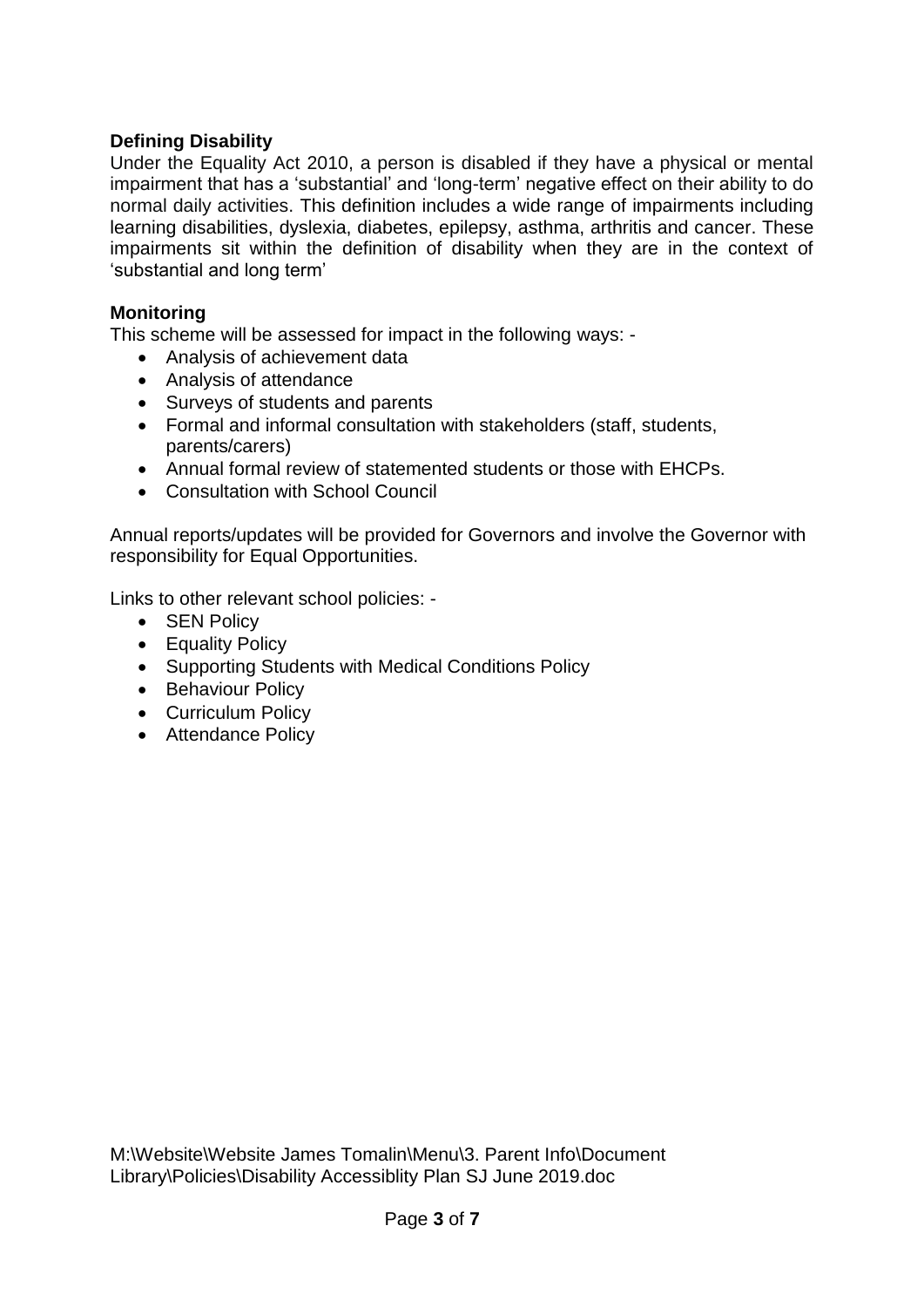#### **Accessibility Action Plan 2019-22**

| <b>General Area: Accessibility for Disabled Students and Adults</b>                                                                                                                                                                                                                                                                                                                                     |                                                                                                                                                   |                                                              | <b>Specific Focus:</b>             |                                                |                                                      |
|---------------------------------------------------------------------------------------------------------------------------------------------------------------------------------------------------------------------------------------------------------------------------------------------------------------------------------------------------------------------------------------------------------|---------------------------------------------------------------------------------------------------------------------------------------------------|--------------------------------------------------------------|------------------------------------|------------------------------------------------|------------------------------------------------------|
| Overall Objective: Ensure access to the curriculum and building and equality of provision for disabled students, staff and parents.                                                                                                                                                                                                                                                                     |                                                                                                                                                   |                                                              |                                    |                                                |                                                      |
| <b>Main Priorities</b><br>Ensure that staff and students are fully aware of issues around disability.<br>Ensure disabled students can participate in the school curriculum<br>Ensure that, where possible, the physical environment of the school is accessible to disabled students, staff and parents.<br>$\bullet$<br>Ensure that information is accessible to disabled students, staff and parents. |                                                                                                                                                   |                                                              |                                    |                                                |                                                      |
| Action to be taken including<br>staff training.                                                                                                                                                                                                                                                                                                                                                         | <b>Success Indicators</b>                                                                                                                         | <b>Evidence</b>                                              | Lead                               | <b>Timescale</b>                               | CPD/<br><b>RESOURCE</b>                              |
| Ensure that staff and students are fully aware of issues around disability.                                                                                                                                                                                                                                                                                                                             |                                                                                                                                                   |                                                              |                                    |                                                |                                                      |
| Develop opportunities for students<br>to see positive role models with<br>disabilities.                                                                                                                                                                                                                                                                                                                 | Students speaking positively about<br>disability issues.<br>Students and parents with<br>disabilities recording positive<br>experience in school. | Assemblies,<br><b>PSHCE</b><br>activities                    | HoY<br><b>SJ</b>                   | Ongoing                                        | Parent/student<br>questionnaires                     |
| Share requirements of Equality<br>Act, SEND policy and accessibility<br>plan with staff annually.                                                                                                                                                                                                                                                                                                       | Staff fully aware of requirements of<br>Equality Act and policies.                                                                                | Staff aware and<br>policies fully<br>implemented.            | <b>SENCo</b><br><b>SJ</b>          | <b>INSET/CPD time</b>                          |                                                      |
| Ensure all staff are aware of<br>additional needs of disabled<br>students in school.                                                                                                                                                                                                                                                                                                                    | Staff fully aware of medical needs<br>and requirements within school.                                                                             | Individual plans<br>in place for all<br>disabled<br>students | <b>SENCo</b><br>Welfare<br>Officer | Staff CPD on<br>specific needs as<br>required. | SENC <sub>o</sub> to<br>provide training/<br>support |
| Consult with parents on priorities<br>for SEND.                                                                                                                                                                                                                                                                                                                                                         | Parents and students consulted prior<br>to changes to plan and SEN<br>information report.                                                         | Parental and<br>child views<br>incorporate in                | <b>SENCo</b>                       | January 2020                                   | <b>SEN Review</b>                                    |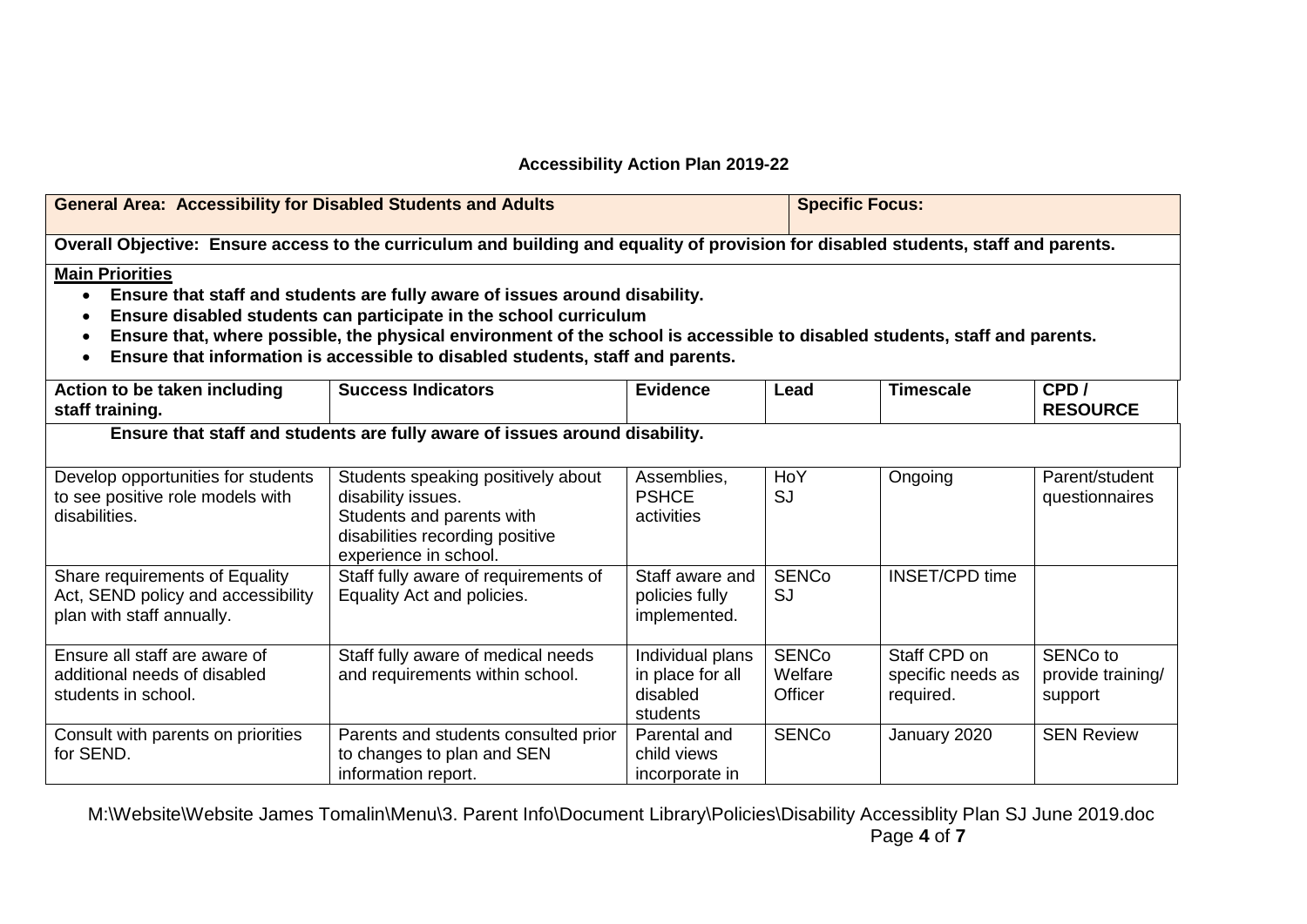|                                                                                                                                            |                                                                                                                           | new plan.                                                                  |                                                             |                                           |                                                  |
|--------------------------------------------------------------------------------------------------------------------------------------------|---------------------------------------------------------------------------------------------------------------------------|----------------------------------------------------------------------------|-------------------------------------------------------------|-------------------------------------------|--------------------------------------------------|
| Ensure disabled students can participate in the school curriculum<br>$\bullet$                                                             |                                                                                                                           |                                                                            |                                                             |                                           |                                                  |
| Additional specialist equipment<br>may be required to support<br>students with disabilities                                                | Students with disabilities are<br>involved in all lessons and wider<br>curriculum opportunities.                          | Lesson<br>observations                                                     | <b>SENCo</b><br><b>SJ</b>                                   | Ongoing                                   |                                                  |
| Ensure staff are aware of needs of<br>all disabled students within school<br>- provide training where required.                            | Curriculum adapted where<br>necessary. Staff training needs met.                                                          | Continued<br>progress of all<br>groups of<br>students.                     | <b>SENCo</b><br>HoY                                         | Ongoing                                   |                                                  |
| School trips and after-school clubs<br>to be accessible to all students.<br>Monitor attendance at these for<br>students with disabilities. | Students with disabilities included in<br>wider curriculum opportunities.                                                 | Registers for<br>extra-curricular                                          | <b>SENCo</b><br>JH                                          | Termly                                    | None                                             |
| Develop opportunities for ETAs to<br>be involved in lesson planning.                                                                       | ETAs supporting teachers with<br>adapting lessons and curriculum.                                                         | Planning                                                                   | <b>SENCo</b><br><b>SJ</b>                                   | September 2020                            |                                                  |
| Students will be assessed for<br>suitable access arrangements for<br>examinations to ensure attainment<br>is achieved                      | Disabled students have access to<br>assessments, examinations and<br>curriculum materials                                 | Through<br>individual pupil<br>reviews and<br>analysis of<br>progress data | SENCo/<br>Exams<br>Officer /<br>Educational<br>Psychologist | Reviewed<br>annually or as<br>need arises | Costs from<br>school budget or<br>top up funding |
| Ensure that, where possible, the physical environment of the school is accessible to disabled students, staff and parents.                 |                                                                                                                           |                                                                            |                                                             |                                           |                                                  |
| Ensure all students can be safely<br>evacuated in an emergency.                                                                            | <b>Personal Emergency Evacuation</b><br>Plans in place for all disabled<br>students.<br>Fire evacuation drills effective. | PEEPS in place<br>Fire drill reports                                       | Welfare<br>Officer/fire<br>officer                          | Ongoing as<br>needs change                |                                                  |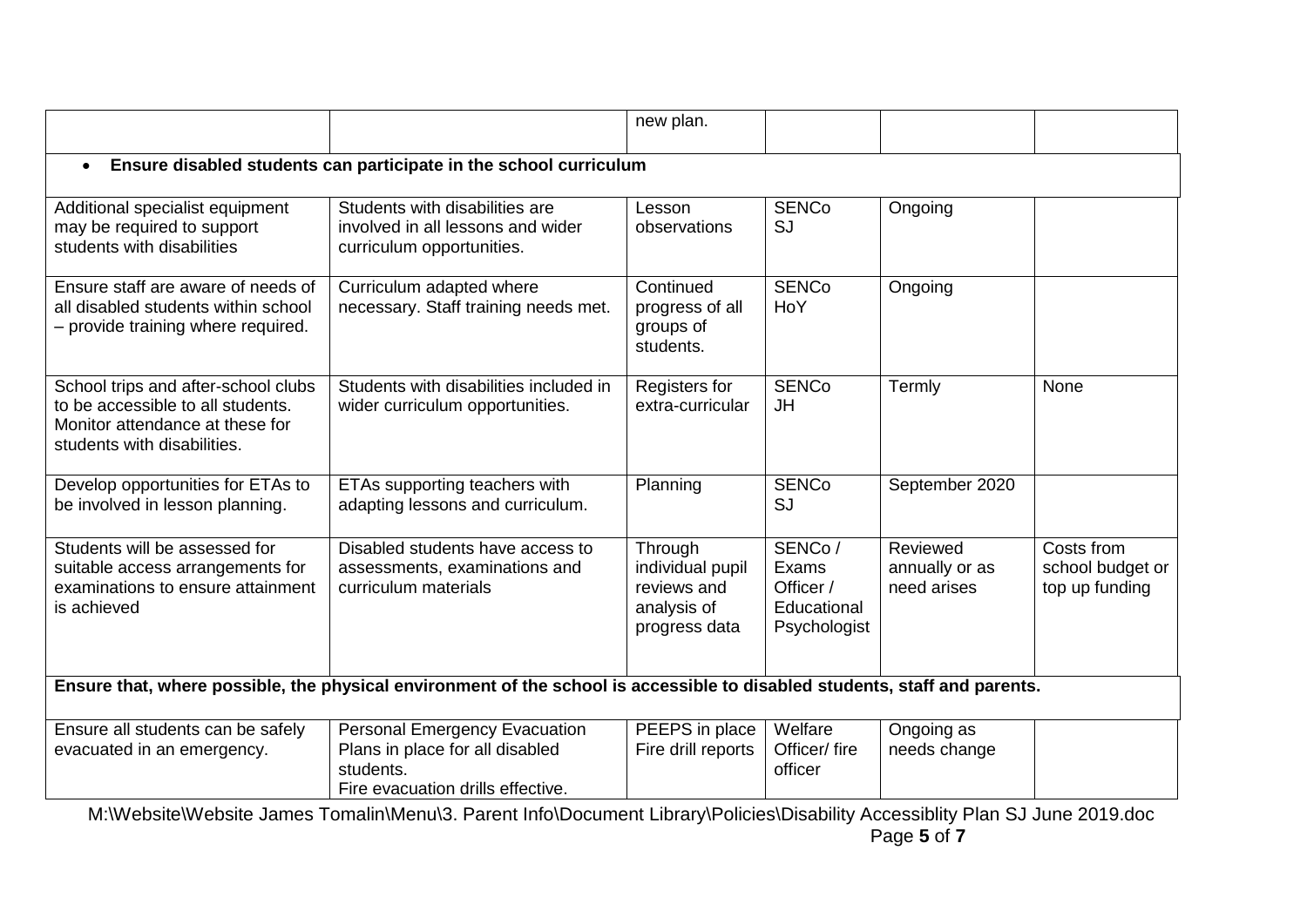|                                                                                    | All disabled students and staff<br>supporting them are confident in<br>event of fire.                 |                                     |                                                   |                             |
|------------------------------------------------------------------------------------|-------------------------------------------------------------------------------------------------------|-------------------------------------|---------------------------------------------------|-----------------------------|
| Ensure escape routes are suitable<br>for all.                                      | All students and staff can be safely<br>evacuated from all areas of school.                           | Fire drill reports                  | Welfare<br>Officer/fire<br>officer<br><b>SPIE</b> | Ongoing as<br>needs change. |
| All disabled toilets and lift to be<br>kept in good working order.                 | All disabled toilets and lifts working<br>effectively                                                 | Inspections                         | Site staff                                        | Termly                      |
| Ensure that information is accessible to disabled students, staff and parents.     |                                                                                                       |                                     |                                                   |                             |
| Continue to monitor<br>communication needs of<br>parents/students                  | Meet needs as required.<br>Alternative formats/languages<br>investigated and prepared as<br>required. | Alternative<br>formats<br>available | <b>SENCo</b>                                      | Ongoing                     |
| Ensure parents are aware of how<br>to request information in different<br>formats. | Alternative formats investigated and<br>prepared as required.                                         |                                     | <b>SENCo</b>                                      | Ongoing                     |